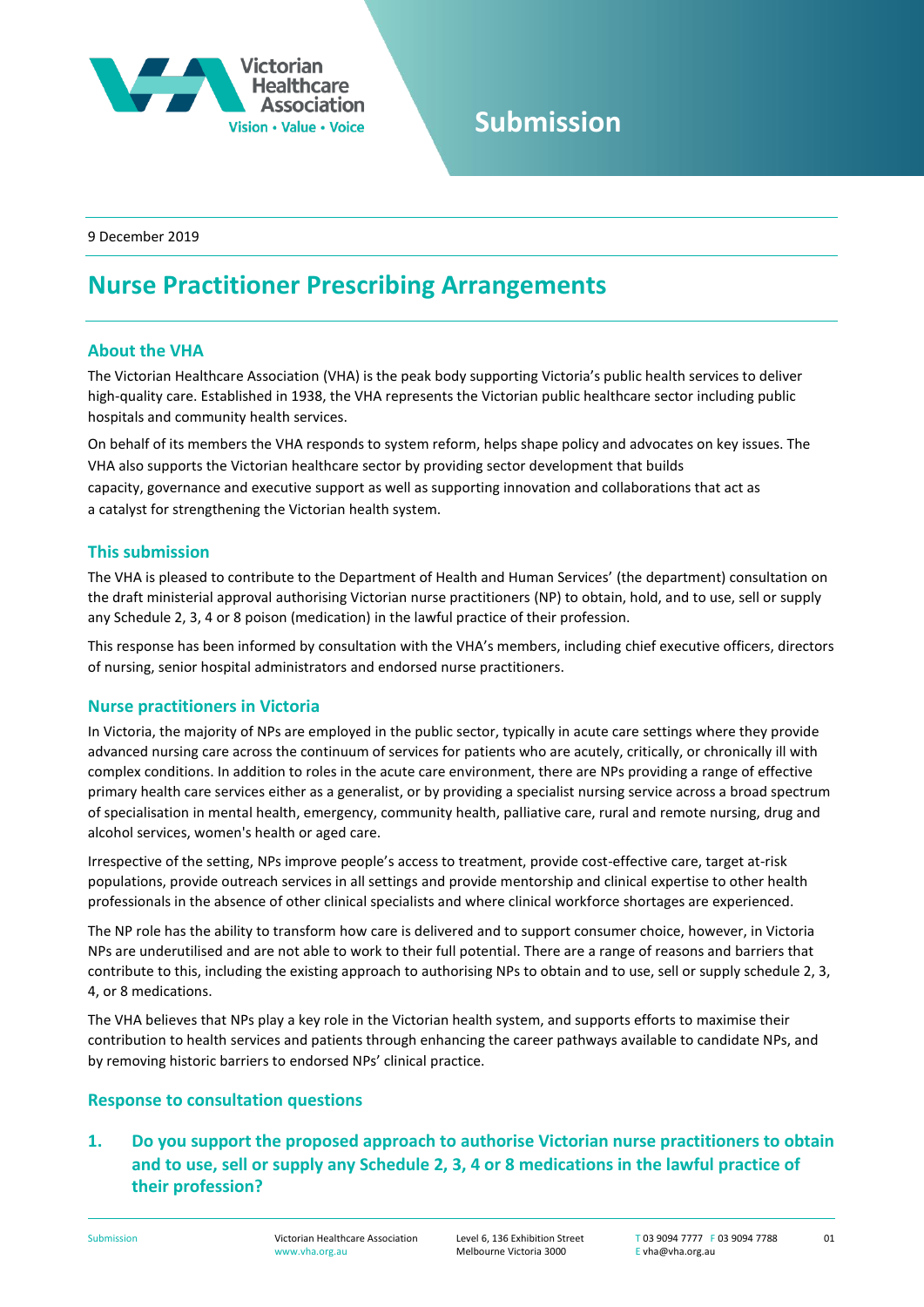The VHA supports the proposed amendments to the endorsement process for NPs to obtain, and to use, sell or supply any schedule 2, 3, 4 or 8 medications within their scope of practice.

The VHA notes that the proposed change is not intended to materially alter a NP's scope of practice within their clinical area, nor will it remove the collaborative arrangement with a named medical practitioner.

The existing approach to authorising NPs to prescribe and supply scheduled medications is outdated and places Victorian NPs out of step with their contemporaries in other major Australian and international jurisdictions. The requirement to obtain separate notations on the registrations aligned to each separate category of a NP's practice is an administrative burden and potentially dissuades NPs from pursuing a broader scope of practice into other areas of clinical focus, to the detriment of patients.

The VHA submits that the current approach to managing separate formularies and authorisation processes for each is unwieldy and does not allow the Minister for Health the flexibility to rapidly add to or alter up to eight formularies in response to new therapies or emerging medications. This in itself poses a potential risk to the quality and safety of care.

As highlighted in the discussion paper, Victorian NPs have been prescribing safely and appropriately and within their clinical scope of practice, albeit according to the limits of the formulary, since prescriptive authority was granted in 2010.

Given the proposed amendment will not directly affect the breadth of NPs' clinical scope of practice nor the casemix of patients they would see in their daily practice, the VHA does not believe that a change to the authorising approach will have a fundamental impact on the prescribing behaviour of NPs.

# **2. Do you believe there are any unintended consequences that would result from the proposed approach?**

The VHA does not expect that there will be unintended or unforeseen consequences that would result from the proposed approach.

## **3. Would any Victorian be disadvantaged by the proposed approach?**

The VHA submits that the proposed change will be beneficial and will not disadvantage any Victorian.

# **4. Additional comments**

### **The role of NPs prescribing higher risk medications**

Potential challenges to the proposed approach have been raised by parts of the medical community, particularly regarding the perceived risk of an increase in medication misuse as a result of NPs prescribing controlled substances with a risk of addiction or overdose, such as opiate medications listed under Schedule 8. The VHA notes that currently all formularies allow NPs to prescribe Schedule 8 medications with the exception of those NPs working in mental health settings.

The VHA notes that SafeScript will become mandatory for prescribers of high risk medications from April 2020. While SafeScript does not provide an additional authorisation step for prescribers, it does allow NPs the same read and review rights as medical practitioners and pharmacists when making a clinical decision regarding potential risks to patients when prescribing a controlled medication.

As such, given the existing experience of NPs prescribing Schedule 8 medications, the use of SafeScript and a generally cautious approach to prescribing practices, the VHA submits that the proposed change will not affect either the prescribing practices of NPs, nor the quality and safety of this practice.

### **Continuing professional development and training for candidate and practicing NPs**

The VHA emphasises the importance of maintaining a focus on continually improving the quality and safety of the Victorian health system, including ensuring its staff have access to professional development and training. If the